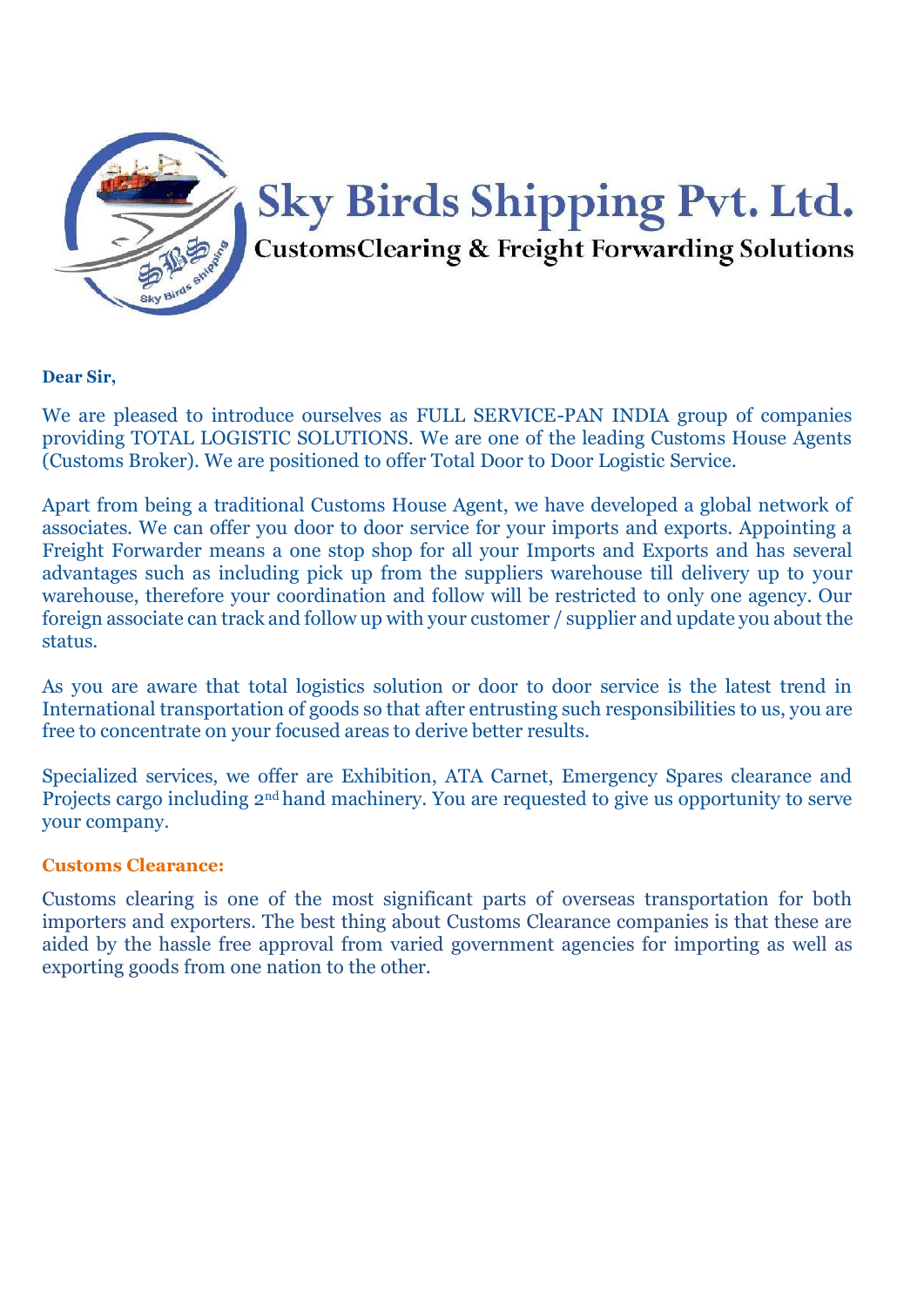## **WHY Customs Clearance AGENT?**

- $\triangleright$  For achieving perfect shipment services
- $\triangleright$  To attain the guarantee of Safety of all your shipments
- $\triangleright$  For safe arrival of shipment to desired destination
- $\triangleright$  To process hassle free Customs Clearance of goods
- $\triangleright$  Not to have worries related to talking to the custom officials
- $\triangleright$  No risk



#### *Our Service includes:*

- $\triangleright$  All documentation procedure
- $\triangleright$  Follow up with various government organization
- $\triangleright$  Guidance and consultancy on all services i.e. pre and post shipment service
- $\triangleright$  Updating clients with government schemes and offers

# **Freight Forwarding:**

Freight Forwarders are undoubtedly important in the field of shipping and transportation business. They also assist various businesses when it comes to finding fantastic ways to ship goods to different locations within the nation. Freight services are also known to assist various other tasks such as goods export to many different nations all across the globe.

Sky Birds Shipping is one of the leading International Sea / Air freight forwarders and can meet all your global transportation needs around the world. Whether you're transporting smallest to largest consignments to any part of the world, we shift/transport your freights to the designated place at the earliest.

Freight Forwarder doesn't actually move the freight itself, it acts as an intermediary between the client and various transportation services. The International Freight Forwarder utilizes established relationships with carriers of all kinds, from Air Freighters and Trucking Companies, to Rail Freighters and Ocean / Shipping Liners. As a Freight forwarding service provider, Sky Birds Shipping negotiates the best possible price to move the product along the most economical route by working out various bids and choosing the one that best balances speed, cost and reliability. We provide both Air Freight Forwarding as well as Sea Freight Forwarding.

# Transportation Services:

professional service further makes our service admirable and customer friendly. We have our We actualize transportation services for bulk cargo shipping needs of ou 1 clients. We have our own packaging experts, under whose active supervision the goods are packed in best quality and fleet of HCVs and LCVs that enables us to provide expeditious transportation to our clients. Our appropriate packaging materials.

Once the task is handled to us, we i elieve clients from all anxieties, by providing on time delivery schedules at clients doorstep. To & Fro transportation service is also available from Port to Warehouse & vice-a-versa. Our fleets of vehicles are new and well maintained which ensures the goods safety is maintained.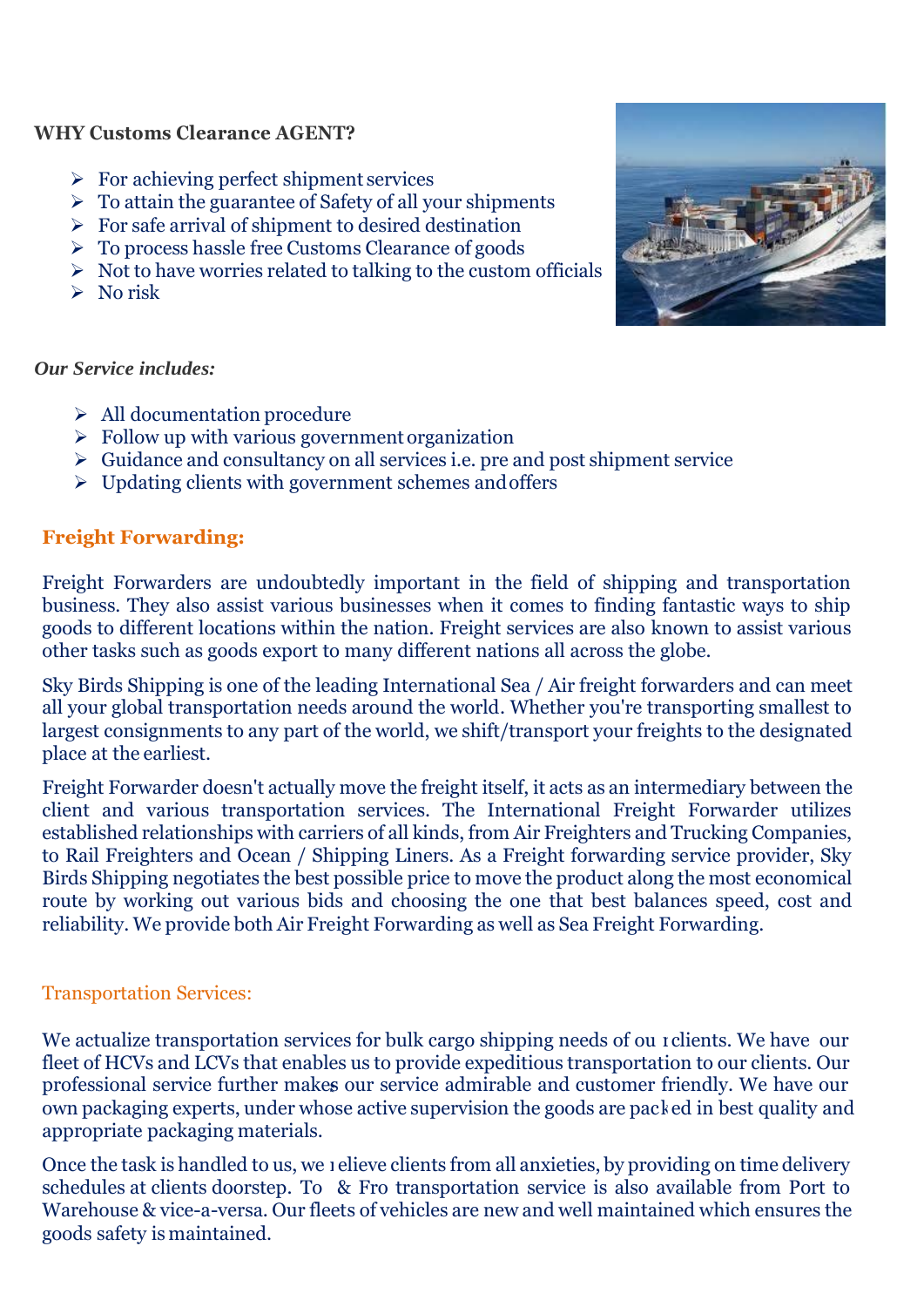a by skilled and trained workers. We ensure that the whole shipment is loaded and unpacked with All the activity of loading and unloading are done under experienced supervision and carried out utmost care and in a professionalmanner.

meet the specific needs of your con pany. Designing and implementing a warehouse solution that your customers' demands is our n ain goal. We work with customers of all sizes and have the a allows you to decrease inventory requirements, increase fulfillment rates, nd rapidly respond to f ability to expand and reduce space and resources to adjust to your speci ications and seasonal Sky Birds Shipping offers a wide array of customizable warehousing and distribution solutions to demands.

## **DGFT Licensing Services:**

i these licensing services to various corporate establishments. These licensing services are Owing to our expertise in this domain, we are providing DGFT Licensing Services. We provide executed in prompt manner under the supervision of our professionals in accordance with industry set standards.

We provide these licensing services to our clients as per their exact need. Offered licensing services are treasured due to their excellent work quality, perfect execution, timeliness and flexibility.

Understanding the market needs, we provide the best DGFT Licensit g Service to several commercial and industrial clients. Our clients centered efforts help us to provide advanced and reliable services as per our clients requirements. These basic services are executed by our well trained professionals on large market scale. We ensure completely personalized services